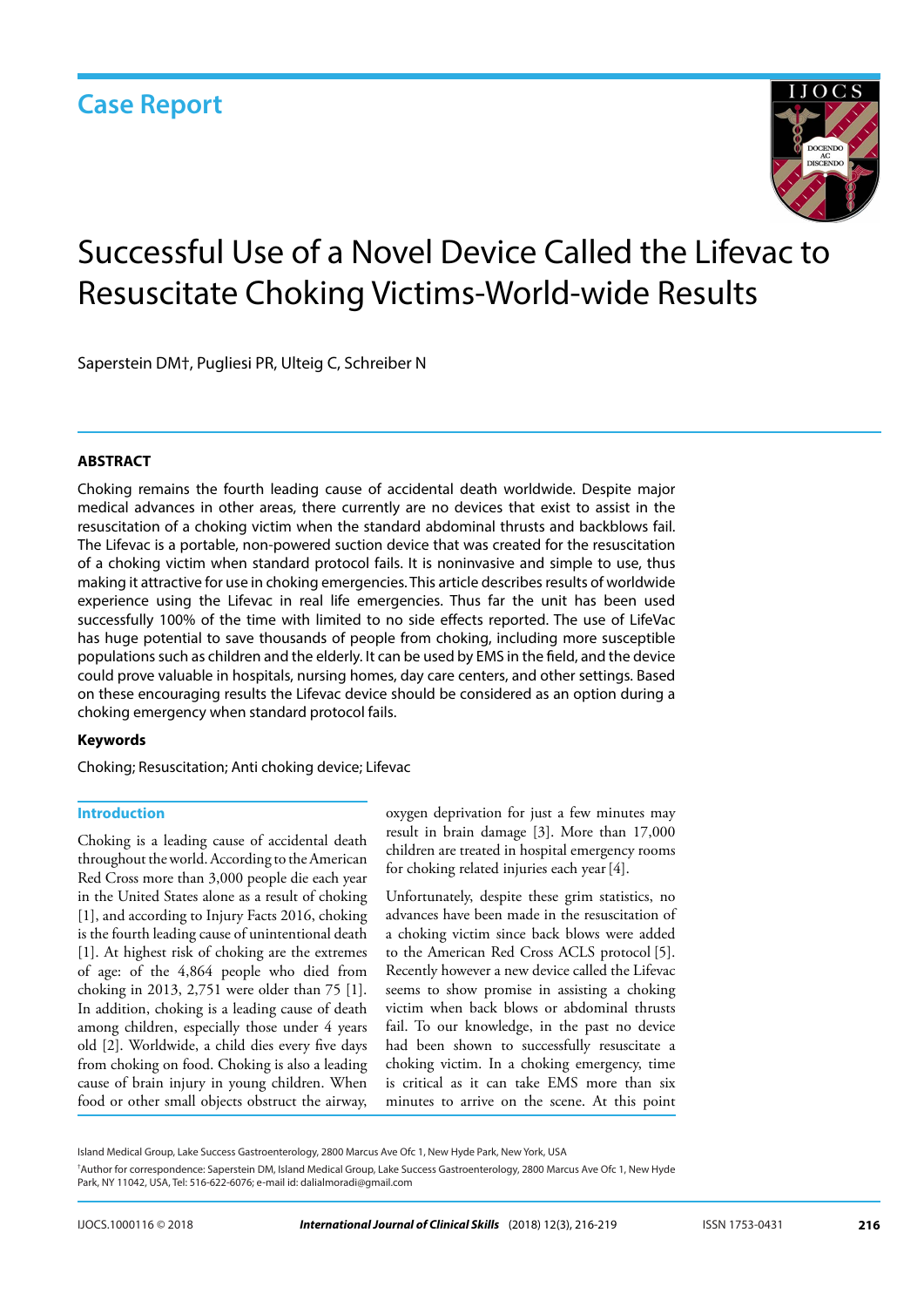brain damage is already occurring and after 8 to 10 min damage is irreversible [6]. Therefore a device that is inexpensive, easy to use and readily available would be advantageous in such an emergency. The Lifevac is a portable, nonpowered suction device that was developed for this reason. The device consists of a plunger with a one-way valve such that when the plunger is depressed air is forced out the sides and not into the victim and when the plunger is pulled back negative pressure is generated to suction out the obstructing object.

The Lifevac has been made available over the past several years worldwide. We herein report the successful use of Lifevac in ten cases that have been reported to date. Lifevac has previously been reported to be successful in removing a lodged object in both simulator [7] and cadaver [8] models. Lifevac is marketed in Europe with a class 1 CE mark, and the kit comes with contact information such that if the device is used feedback can be provided.

#### **Case Report**

**Case No. 1-3:** The incidents took place at an assisted living home in Wales. An 80 year-old female with dementia was eating lunch when suddenly she was noticed to be choking by the nursing home staff. Back slaps were attempted twice but with no result and the patient began losing consciousness. A nurse on duty then used the unit according to package directions and with one application the food bolus was successfully removed from the patient's airway. The patient recovered without any adverse sequelae. One week later the same patient had a similar choking episode and once again the Lifevac was successfully used to resuscitate the patient.

In the same care home several months later, a 70 year-old male with Parkinson's was noted to be choking while eating. The Lifevac was used per instructions and the obstructing food was successfully suctioned to the mouth where the nurse could then finger sweep it out.

**Case No. 4**: Another case of a life saved using LifeVac occurred on September 7, 2015 in New Jersey. The patient, a female, was 31 years old and is wheelchair bound. The patient suffers from dysphagia, or difficulty swallowing, since a young age. She began to choke on her tuna sandwich while eating lunch. Her mother unsuccessfully began performing abdominal thrusts. With the

patient supine, the Lifevac successfully removed the obstructing food.

**Case No. 5:** On April 23, 2017 in Idaho, Lifevac was used in a private home. The device was bought for children who have had choking episodes. On April 23, it was used on a guest to the home, a 60 year old female with no medical issues who choked on a piece of meat during dinner. Abdominal thrusts were attempted right away, but unsuccessfully. The patient was the placed supine on her back on the floor. The LifeVac was then applied and with one suction, the piece of meat was removed from the airway. No adverse effects were noted.

**Case No. 6:** On September 6, 2017 in Spain in a Parkinson center, there was yet another life saved using LifeVac. The patient was an 80-yearold male who choked on meat while eating. A nurse attended to the patient, giving 5 back blows followed by 5 abdominal compressions. When these were unsuccessful, she applied the LifeVac per operating instructions and with four applications the food was dislodged.

**Case No. 7:** On October 4, 2017, LifeVac was used in a New York assisted living facility. The patient was an elderly male in a wheelchair who choked while eating a sandwich. The attendants were unable to perform abdominal thrusts due to his wheelchair status and instead used the LifeVac right away, which cleared the full airway blockage and dislodged the food. Later, a medical exam was performed including x-rays, which showed no adverse effects.

**Case No. 8:** On October 31, 2017 in Greece, the patient was a 40-year-old female who choked on a piece of garlic. EMS was called and arrived two minutes later. The emergency personnel performed abdominal thrusts as well as back blows but they were unsuccessful. Four minutes later, an EMS rescuer used LifeVac and with 3 attempts, the garlic piece was removed. The patient's vital signs were all normal, and again no adverse events were reported. In addition the EMS team had a body camera and the entire resuscitation was captured on video.

**Case No. 9:** LifeVac was used on a 70 year old female with Huntingtons disease in a home care facility in the UK who choked on a sandwich during mealtime and become unconscious. The Lifevac was then used and required three pulls and the sandwich piece was successfully removed and was observed in the mask. The person operating the device was the 63 year old care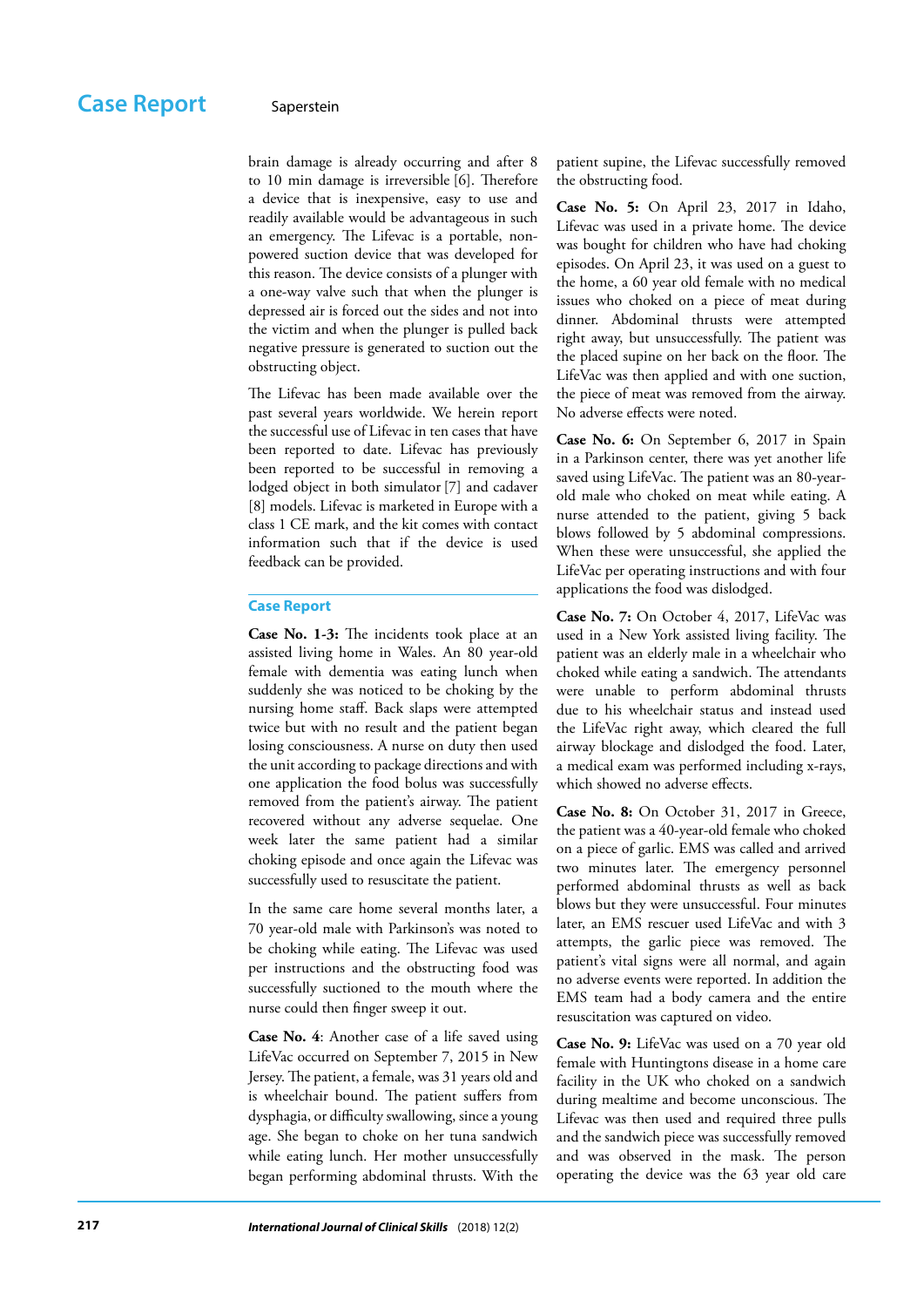manager. The patient briefly required CPR and was brought to the hospital where no adverse effects were reported and the patient was able to be returned to the home the next day.

**Case No. 10:** Lifevac was used successfully was in the United Kingdom where the patient was a 68-year-old male with Down's syndrome in a wheelchair who weighs 54 kg. The patient began choking on a piece of chocolate. A layperson saved the patient with 2 pumps of LifeVac and removed the obstruction successfully. Again no adverse events were reported.

### **Discussion**

Choking emergencies constitute a common, potentially preventable cause of accidental death throughout the world. Despite medical advances, there are currently no devices that have been shown to successfully resuscitate a choking victim if abdominal thrusts and back blows fail. Lifevac has been previously reported to successfully remove an object from the airway in both a cadaver and a simulator model. Unfortunately it is extremely difficult to study this device in live humans and there is no animal model suitable for study. The Lifevac is a lightweight, portable, non-powered suction device **Figure 1** that is applied to the patient's face via a face mask, which comes with the unit in adult and pediatric sizes. A patent pending one-way valve on the plunger generates negative pressure. On downward thrust of the plunger, air is forced out the sides of the device and not into the victim **Figure 2.** This avoids the possibility of pushing an obstructing object further into the airway. A negative pressure is then generated by pulling up on the plunger **Figure 1**, thus removing the object. Since the device does not require placement of any part into the oropharynx there is no risk of pushing a lodged object further into the airway. Risks can include edema and bruising from the generated suction, but the benefit of saving a life clearly outweighs these small risks. It is interesting to note that the case reports were voluntary in their submission but represent populations at known risk for choking. There were no reports of the use of the device where it was unsuccessful. Based on the successful application of the LifeVac in real life situations described in this report, the Lifevac should be available for use in settings with high risk for choking such as nursing homes and day care centers, and possibly all public eating facilities. In addition it would be beneficial for

EMS to carry for use in the field. Lifevac may be a viable option in a choking emergency when standard protocol fails.



**Figure 1:** The LifeVac Device.

**Easy as** 



**Figure 2:** Easy Technique using LifeVac.